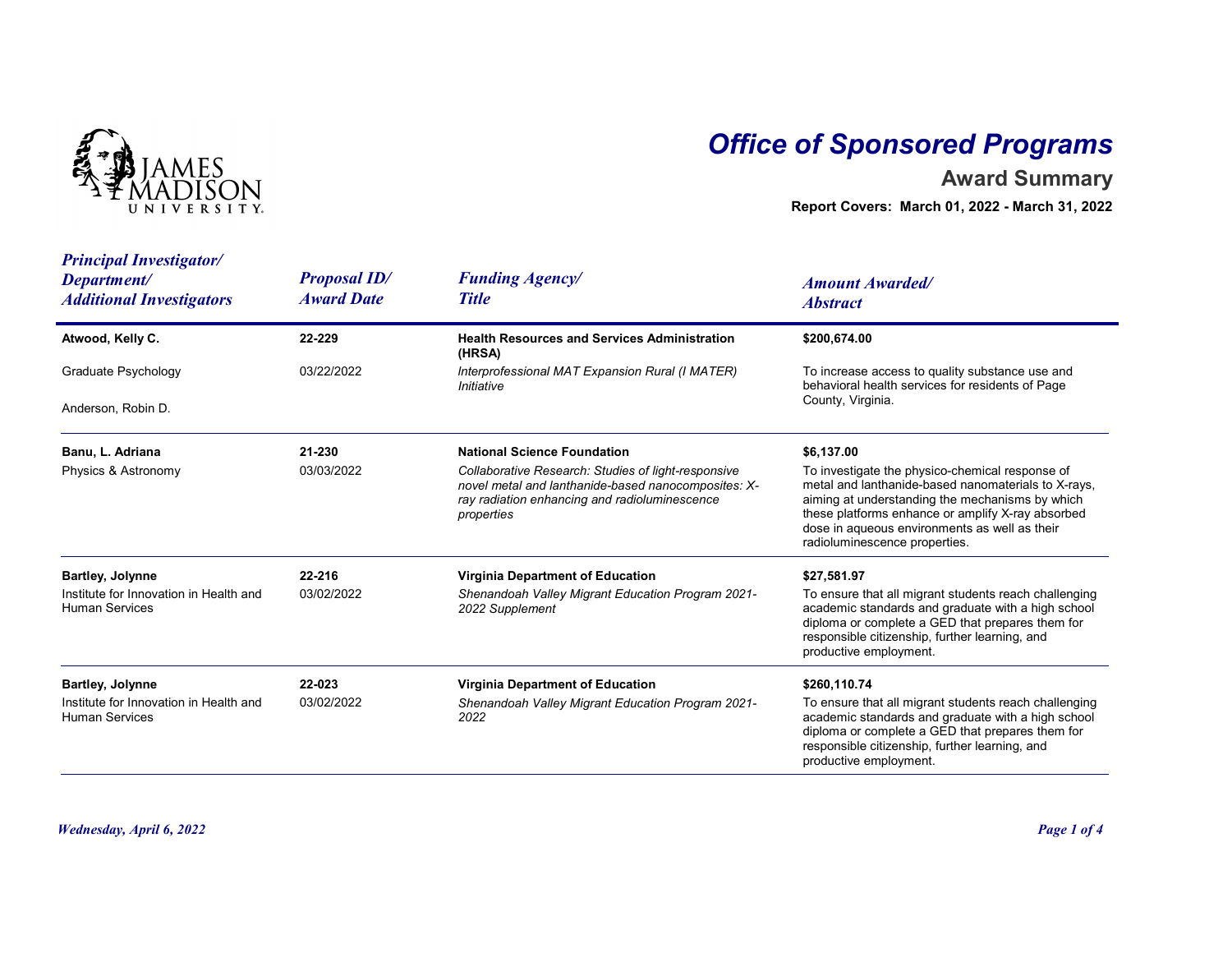| <b>Principal Investigator/</b><br>Department/<br><b>Additional Investigators</b>           | <b>Proposal ID/</b><br><b>Award Date</b> | <b>Funding Agency/</b><br><b>Title</b>                                                                 | <b>Amount Awarded/</b><br><b>Abstract</b>                                                                                                                                                                                                                                                                                                         |
|--------------------------------------------------------------------------------------------|------------------------------------------|--------------------------------------------------------------------------------------------------------|---------------------------------------------------------------------------------------------------------------------------------------------------------------------------------------------------------------------------------------------------------------------------------------------------------------------------------------------------|
| <b>Bartley, Jolynne</b><br>Institute for Innovation in Health and<br><b>Human Services</b> | 22-084<br>03/22/2022                     | The Claude Moore Charitable Foundation<br>Claude Moore Charitable Foundation 2022 Funding              | \$62,000.00<br>To provide pediatric respite care to families of children<br>with disabilities/special needs within a 75-mile radius<br>of James Madison University and to serve nursing,<br>and health and human service students through a<br>pediatric clinical course to increase their confidence<br>and ability to care for this population. |
| <b>Blanton, Dennis B.</b><br>Sociology and Anthropology                                    | 22-215<br>03/08/2022                     | Fernbank Museum of Natural History<br>Archaeological Research: De Soto's Capachequi<br>(Georgia)       | \$29,510.00<br>To teach students the basic field techniques and<br>procedures of historic and prehistoric archaeology.                                                                                                                                                                                                                            |
| Brent, Robert N.<br>School of Integrated Sciences                                          | 22-121<br>03/29/2022                     | Wetland Studies and Solutions, Inc.<br>Total Maximum Daily Load Support Services - 3 year<br>extension | \$280,424.00<br>To provide support for benthic total modified direct<br>load projects across the Commonwealth.                                                                                                                                                                                                                                    |
| Byrne, Regan M.<br>Forbes Center for the Performing Arts                                   | 22-011<br>03/08/2022                     | <b>Mid Atlantic Arts Foundation</b><br>"Fiddlin' With Stories" at the Forbes Center                    | \$3,000.00<br>To support the production of "Fiddlin' With Stories"<br>featuring guest artist Charlotte Blake Alston, at the<br>Forbes Center.                                                                                                                                                                                                     |
| Galarreta, Diana F.<br>Foreign Languages, Literatures and<br>Cultures                      | 22-213<br>03/07/2022                     | Interfaith Youth Core (IFYC)<br>Curriculum Development for SPAN 476                                    | \$4,000.00<br>To improve curriculum of the "Culture and Medicine in<br>Latin America" course.                                                                                                                                                                                                                                                     |
|                                                                                            |                                          |                                                                                                        |                                                                                                                                                                                                                                                                                                                                                   |
| <b>Wednesday, April 6, 2022</b>                                                            |                                          |                                                                                                        | Page 2 of 4                                                                                                                                                                                                                                                                                                                                       |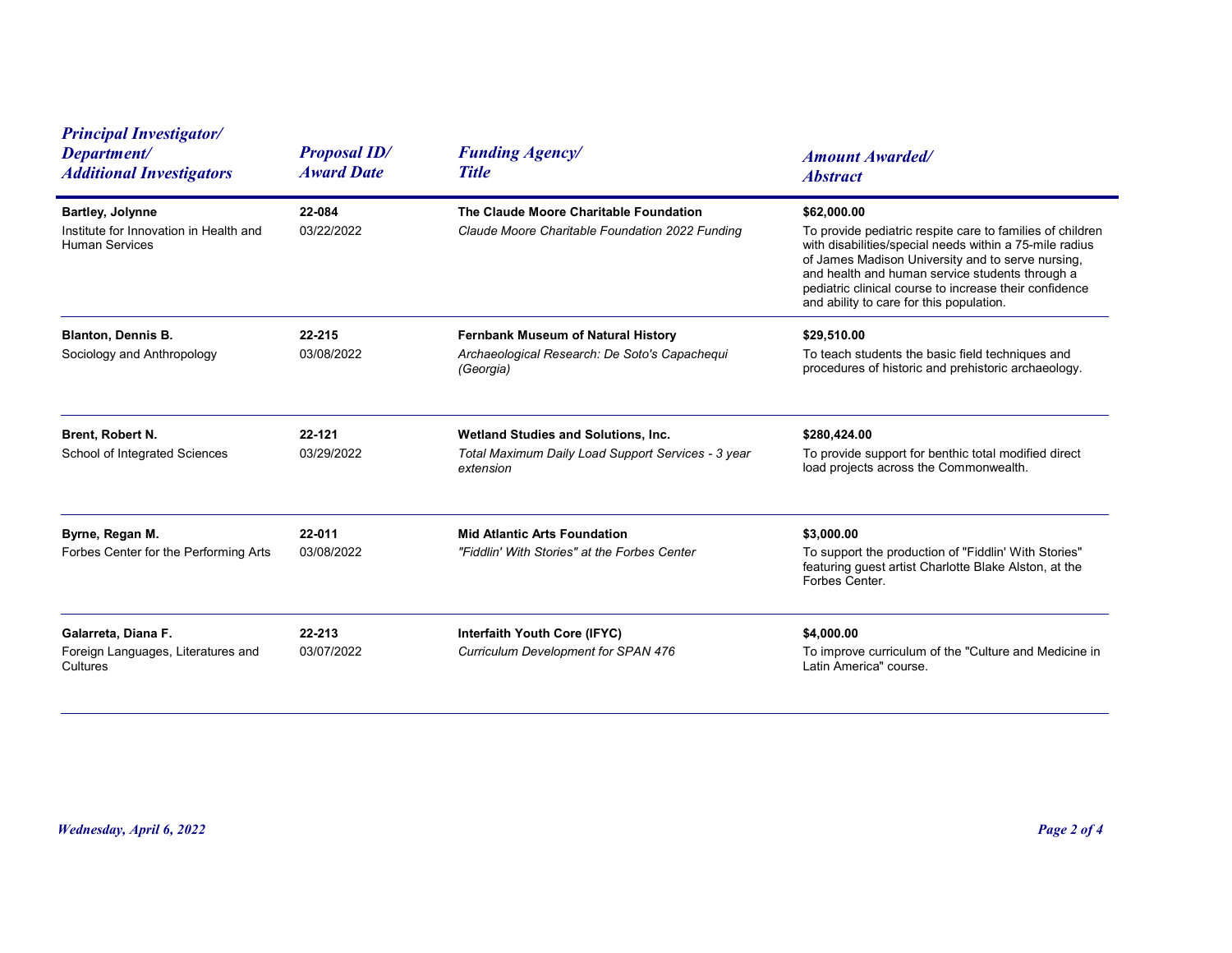| <b>Principal Investigator/</b><br>Department/<br><b>Additional Investigators</b>  | <b>Proposal ID/</b><br><b>Award Date</b> | <b>Funding Agency/</b><br><b>Title</b>                                     | <b>Amount Awarded/</b><br><b>Abstract</b>                                                                                         |
|-----------------------------------------------------------------------------------|------------------------------------------|----------------------------------------------------------------------------|-----------------------------------------------------------------------------------------------------------------------------------|
| Hall, Dara M.<br><b>Education Support Center</b>                                  | 22-235<br>03/24/2022                     | <b>Various</b><br>MidValley Consortium                                     | \$7,250.00<br>To conduct Mid-Valley Consortium for Teacher<br>Education activities.                                               |
| Hartzler-Weakley, Kimberlee                                                       | 22-234                                   | Harrisonburg-Rockingham Community Services<br><b>Board</b>                 | \$10,000.00                                                                                                                       |
| Institute for Innovation in Health and<br><b>Human Services</b>                   | 03/24/2022                               | Youth Data Survey                                                          | To collect data related to gambling and gaming<br>behaviors of youth in the Harrisonburg and<br>Rockingham county catchment area. |
| Holland, S. Keith<br>Center for the Advancement of<br>Sustainable Energy          | 22-226<br>03/22/2022                     | <b>Repowering Schools</b><br>Repowering Schools Operations                 | \$36,725.00<br>To support the administration of the REpowering<br>Schools program.                                                |
| Pangle, Remy M.                                                                   |                                          |                                                                            |                                                                                                                                   |
| Moreno, Carmen<br>Institute for Innovation in Health and<br><b>Human Services</b> | 22-096<br>03/03/2022                     | Virginia Health Workforce Development Authority<br>Blue Ridge AHEC FY21/22 | \$111,000.00<br>To support the Blue Ridge Area AHEC and serve the<br>needs of underserved community members.                      |
| Swayne, Nick D.<br>VA-DC FIRST LEGO League                                        | 22-219<br>03/07/2022                     | <b>Various</b><br>FIRST / PricewaterhouseCoopers (PwC)                     | \$2,500.00<br>To continue the growth and development of the VA-<br>DC FIRST LEGO League program.                                  |
|                                                                                   |                                          |                                                                            |                                                                                                                                   |
|                                                                                   |                                          |                                                                            |                                                                                                                                   |
| <b>Wednesday, April 6, 2022</b>                                                   |                                          |                                                                            | Page 3 of 4                                                                                                                       |
|                                                                                   |                                          |                                                                            |                                                                                                                                   |
|                                                                                   |                                          |                                                                            |                                                                                                                                   |